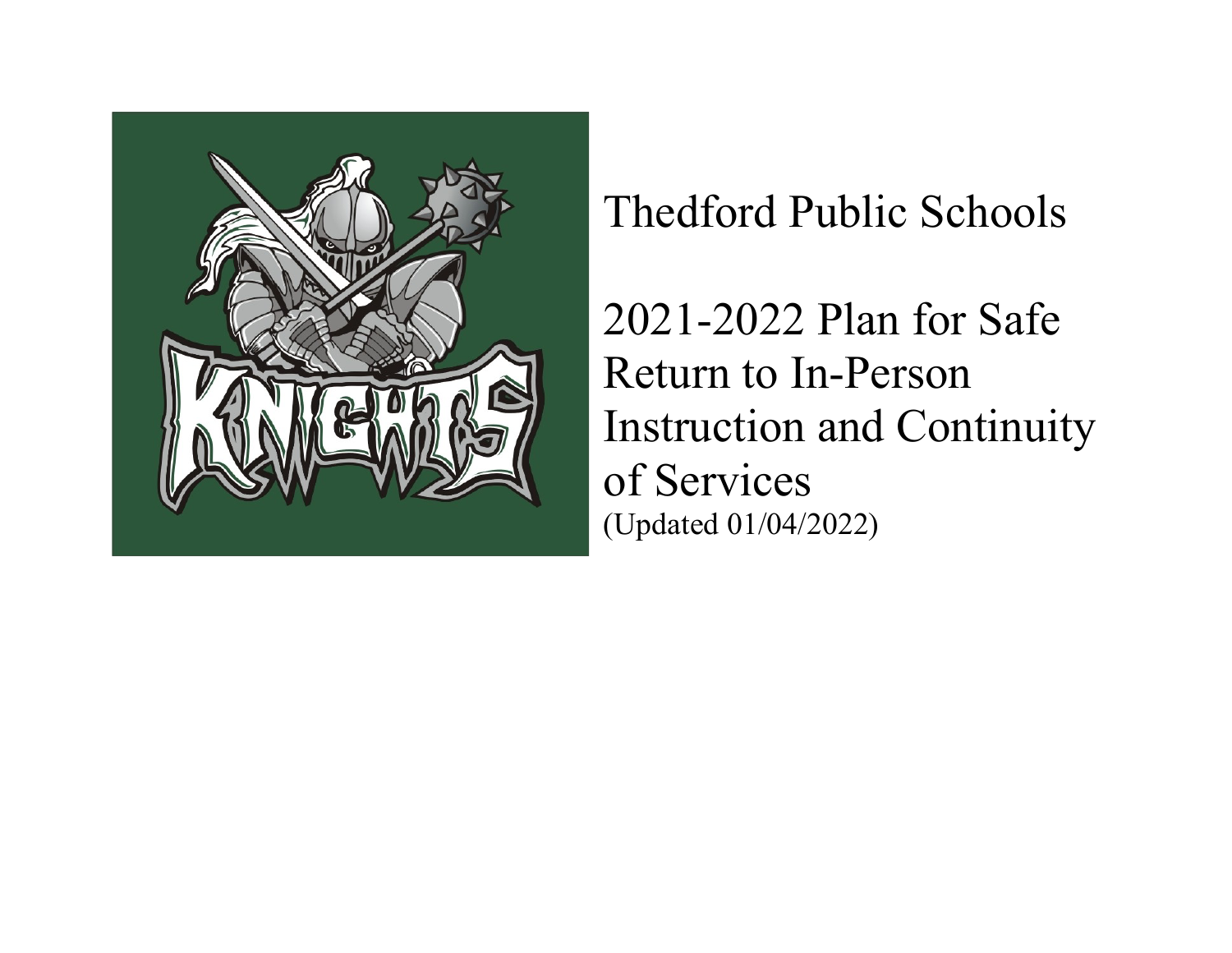**Introduction:** This is an updated plan from last school year's "Return to School and Pandemic Response Plan" that was developed with discussion, input, and guidance from the Nebraska Department of Education (NDE), the Nebraska Schools Activity Association (NSAA), KSB School Law, the West Central District Health Department, ESU 16, and other Nebraska Educators. Parents and patrons of the district have had opportunities throughout the year to provide input into our operations and response plans and procedures and we continue to encourage public comment and input.

While this plan is meant to be as comprehensive as possible, it is impossible to predict every scenario that we may encounter as we continue our in-person learning this year. The administration reserves the right to make adjustments to the plan as needed and will make every attempt to communicate those changes in a timely manner to all stakeholders of the district.

**Risk Dial:** We will no longer be following West Central District Health Department's Risk Dial to determine our level of risk for this plan. We will not follow a color-coded system to determine what mitigation strategies to follow, but will move on a continuum as risk increases.

**How to Reduce Your Risk:** We will be encouraging our staff and students to mitigate risk for COVID through the following:

- 1. Practice good hygiene. This includes regularly washing your hands for at least 20 seconds with warm soapy water or using hand sanitizer if you are unable to wash your hands.
- 2. If you need to sneeze or cough, you should cover it. The best way is to cough or sneeze into your elbow if you cannot cover it with a tissue.
- 3. Avoid touching your face as much as possible, especially your nose and eyes.
- 4. Stay home when you are feeling sick, especially if you have a fever or are vomitting.

**Reopening Guidelines:** Any Directed Health Measure from any state, district, county, or local authority that has the authority to do so will take precedence over any of these guidelines.

## **Maintaining Health and Safety.**

Guidelines should be looked at as a continuum. Some guidelines may be tightened or loosened as we approach the next level. For example, some of the "High Risk" guidelines may be put into place even if we are still in the "Moderate Risk" level as per the West Central District Health Department.

*a. Universal and correct wearing of masks:* Face coverings will no longer be a consideration when dealing with outbreaks for our district.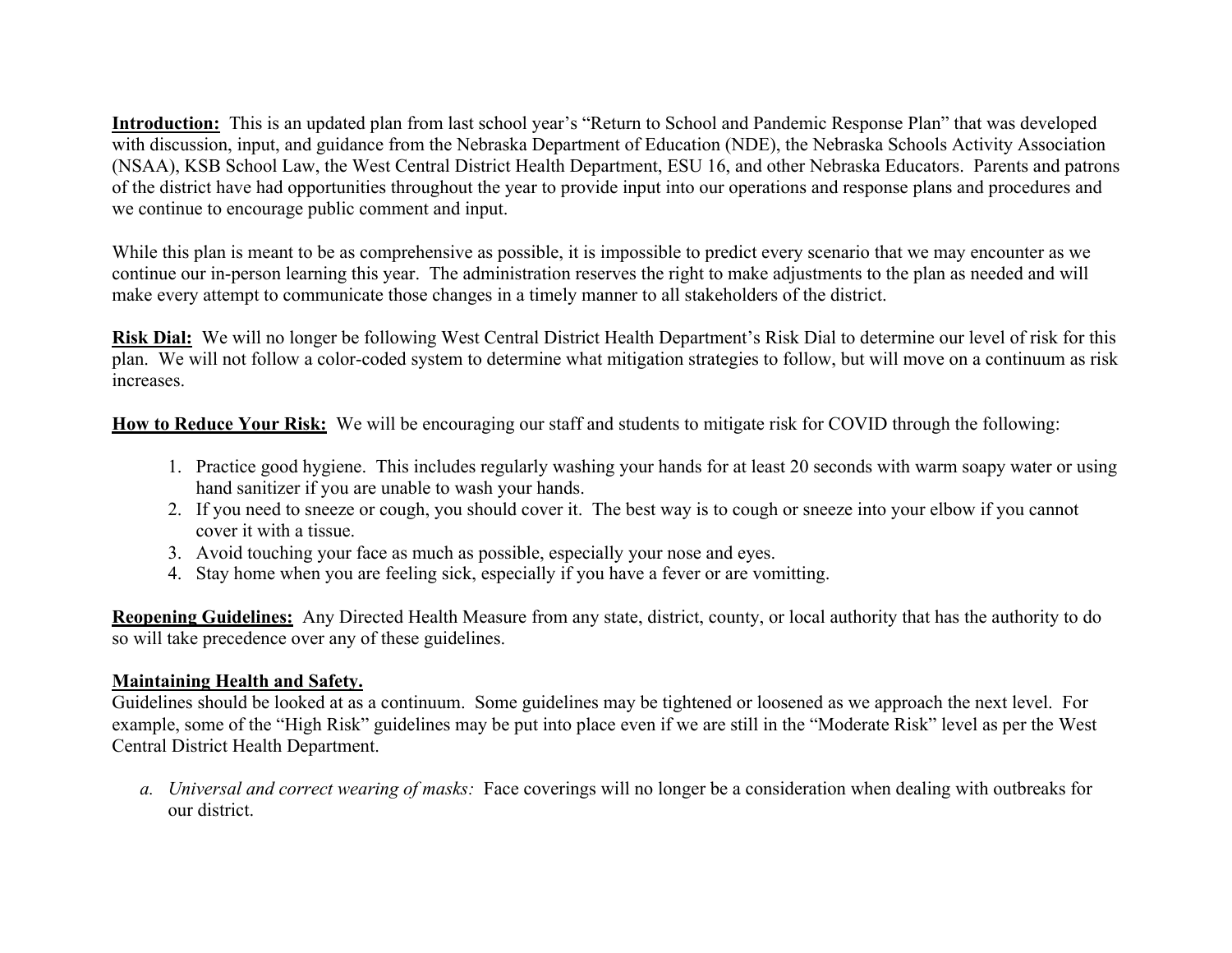- *b. Modifying facilities to allow for physical distancing:* Since we conducted the entire 2020-2021 school year in-person for all students PK-12, we do not foresee a need to modify our facilities. The classrooms provide enough space to allow most students to have six feet of separation from others in their classes. The cafeteria, hallways, and gym space is adequate to provide a chance to observe appropriate physical distancing for all students.
- *c. Handwashing and respiratory etiquette:* Posters will remain in the bathrooms that will instruct on proper handwashing technique. Teachers in the elementary will continue to teach, demonstrate, and practice proper handwashing and how to appropriately cover sneezes and coughs to all students. Reminders will be included in the daily announcements for  $7<sup>th</sup>$ -12<sup>th</sup> grade students.
- *d. Cleaning and maintaining healthy facilities, including improving ventilation:* The custodians will continue their cleaning schedules from last school year to provide clean and sterile facilities. Teachers and students will be encouraged to use disinfecting wipes/sprays throughout the day to wipe off desks and tables that are used by more than one student. Disinfecting of bleachers, game benches, and playgrounds will continue as they did last year. The HVAC systems in the high school provide good ventilation of fresh air.Updates to the HVAC systems in the elementary and shop also have improved air quality.
- *e. Contact tracing in combination with isolation and quarantine, in collaboration with the State, local, territorial, or tribal health departments:* We will ask parents and staff to follow any potential isolation or quarantine rules going forward. We will allow close contacts to continue to come to school unless they are displaying symptoms. Students or staff that test positive for COVID will be allowed to come back when their symptoms have improved and they have been fever free for at least 24 hours without the use of fever-reducing medications.
- *f. Diagnostic and screening testing:* The district will not provide testing for employees or students. The decision to test will be left up to the staff and parents of those that are sick.
- *g. Efforts to provide vaccinations to school communities:* The district will work with the West Central District Health Department to provide space for them to do vaccination clinics for any vaccine, including COVID-19 and flu shots.
- *h. Appropriate accommodations for children with disabilities with respect to the health and safety policies:* The district will work with parents of any children with disabilities to determine what barriers they have in meeting health and safety policies and what accommodations can be made for them.